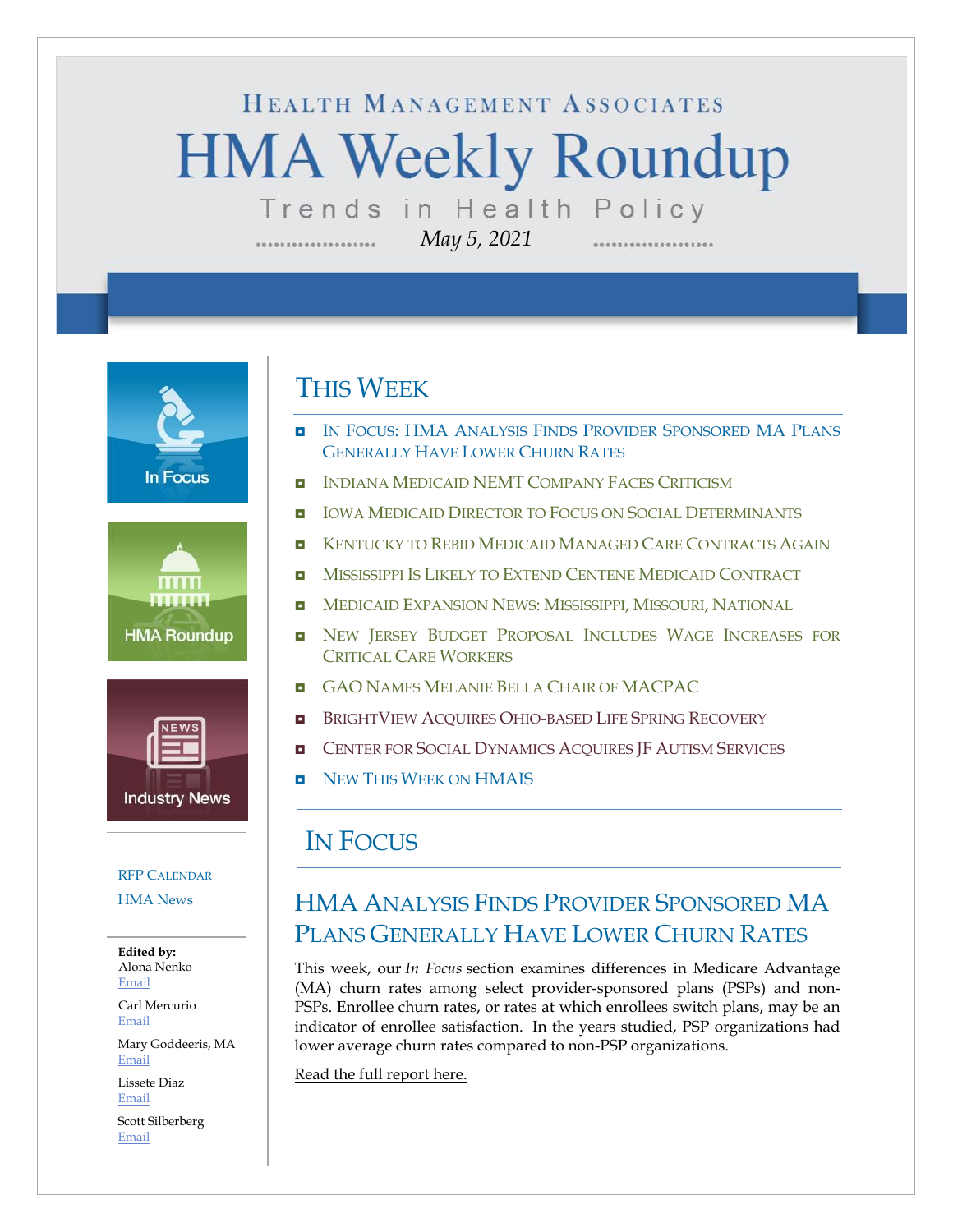

## *Alabama*

**Alabama COVID-19 Cases, Deaths Are Associated with High Rates of Uninsured, Study Finds.** *The Alabama Political Reporter* reported on April 30, 2021, that 38 percent of COVID-19 deaths in Alabama through February 1, 2021, were associated with health insurance coverage gaps, according to a [study](https://familiesusa.org/resources/the-catastrophic-cost-of-uninsurance-covid-19-cases-and-deaths-closely-tied-to-americas-health-coverage-gaps/) released by Families USA. The report also found that nearly half of all COVID-19 cases in the state were associated with high community rates of uninsured. Alabama is not a Medicaid expansion state. [Read More](https://www.alreporter.com/2021/04/30/report-38-of-alabama-covid-deaths-tied-to-insurance-coverage-gaps/)

## *Florida*

**Florida Files Federal Lawsuit Seeking \$97 Million in DSH, Low-Income Pool Medicaid Payments.** *Becker's Hospital Review* reported on April 29, 2021, that the Florida Agency for Health Care Administration filed a federal lawsuit seeking payment of \$97.6 million in denied Disproportionate Share Hospital (DSH) and low-income pool Medicaid payments for the period from July 2006 to June 2013. The [lawsuit,](https://www.beckershospitalreview.com/pdfs/FAHCA_HHS.pdf) which names the U.S. Department of Health and Human Services (HHS), concerns payments largely for Miami-based Jackson Memorial Hospital, which serves large Medicaid and uninsured populations. An appellate board previously upheld the payment denial, which was based on a payment methodology the state disputes. [Read More](https://www.beckershospitalreview.com/legal-regulatory-issues/florida-sues-hhs-over-97m-in-denied-medicaid-payments.html)

## <span id="page-1-0"></span>*Indiana*

**Indiana Medicaid NEMT Company Faces Criticism.** *WAVE 3 News* reported on May 3, 2021, that Indiana Medicaid non-emergency medical transportation (NEMT) company Southeastrans is facing criticism over the adequacy of its services to beneficiaries. Southeastrans spokesman Jim Gavin said that increased demand for NEMT services has put a strain on the company's supply of transportation providers. Read [More](https://www.wave3.com/2021/05/03/medicaid-transportation-program-failing-by-thousands-indiana/)

#### <span id="page-1-1"></span>*Iowa*

**Medicaid Director to Focus on Social Determinants of Health.** *The Gazette* reported on May 4, 2021, that the priorities for Iowa's incoming Medicaid Director Elizabeth Matney will include addressing social determinants of health, barriers to housing, food insecurity, unemployment, and other challenges. Matney takes over as head of the state Department of Human Services June 1. [Read More](https://www.thegazette.com/health-care-medicine/iowas-new-medicaid-director-to-prioritize-health-outcomes-healths-social-determinants/)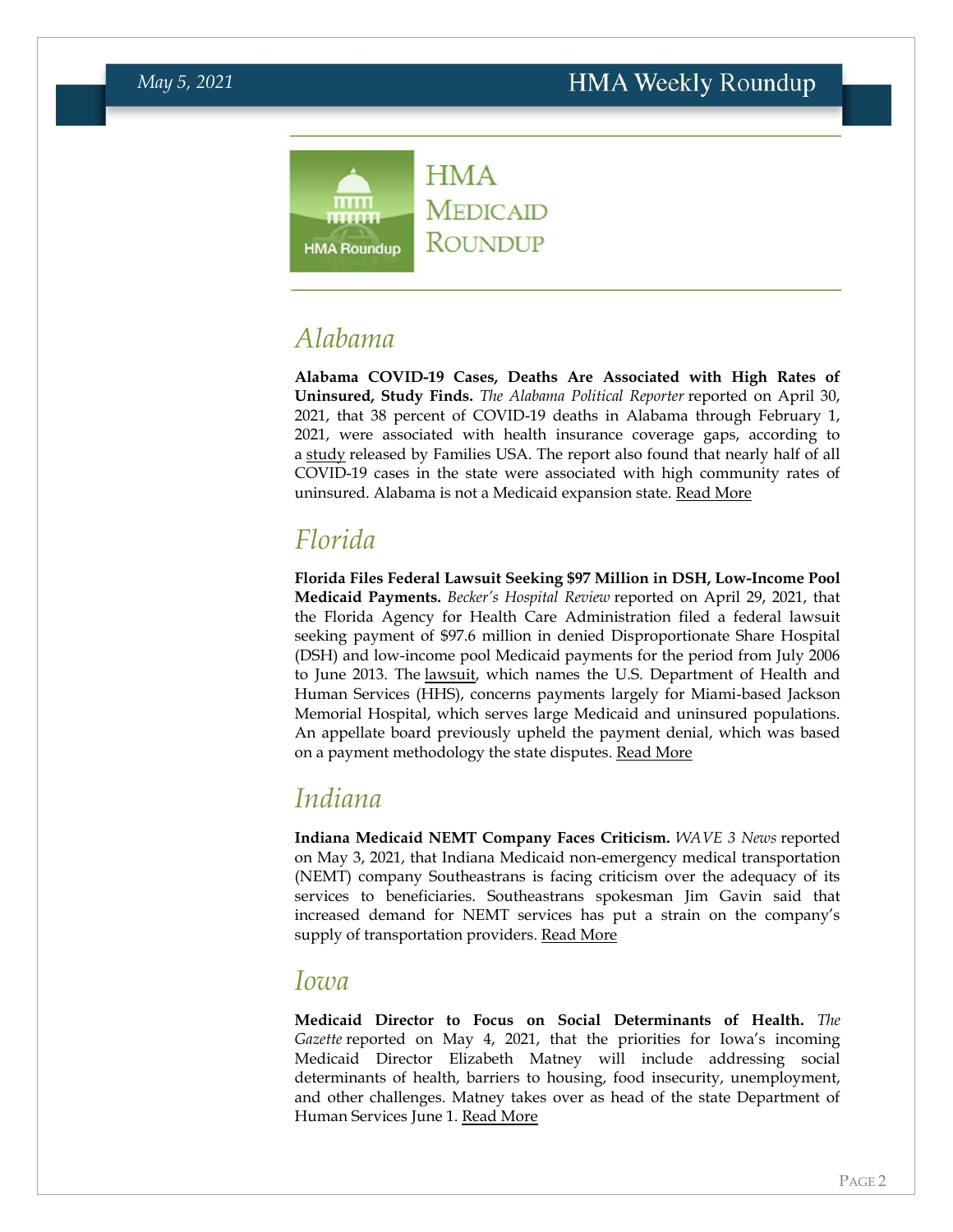## <span id="page-2-0"></span>*Kentucky*

**Kentucky to Rebid Medicaid Managed Care Contracts for Third Time.** *The Courier Journal* reported on April 28, 2021, that Kentucky has been ordered to rebid the state's \$8 billion Medicaid managed care contracts for a third time. Franklin Circuit Judge Phillip Shepherd cited multiple flaws in the bidding process, which began in late 2019. Managed care organizations that won the contracts in both prior rounds of bidding included incumbents Aetna, Humana and Centene/WellCare. Two newcomers, UnitedHealthcare and Molina, were also among the winners. [Read More](https://www.courier-journal.com/story/news/politics/2021/04/28/judge-tosses-8-billion-state-medicaid-contracts-orders-them-rebid-for-third-time/4878841001/)

## <span id="page-2-1"></span>*Mississippi*

**Mississippi Advocacy Group to Kick Off Petition Drive for Medicaid Expansion 2022 Ballot Initiative.** *Mississippi Today* reported on May 4, 2021, that Mississippi Hospital Association-backed advocacy group Healthcare for Mississippi plans to kick off a petition drive to put Medicaid expansion on the 2022 midterm ballot. The ballot initiative will need 106,000 signatures to be included on the ballot. Expansion would cover an additional 200,000 people. [Read More](https://mississippitoday.org/2021/05/04/hospitals-will-soon-kick-off-medicaid-expansion-ballot-drive/)

**Mississippi Is Likely to Extend Centene Medicaid Contract.** *Mississippi Today* reported on May 3, 2021, that Mississippi is likely to extend Centene/Magnolia Health's Medicaid managed care contract for another year. The three-year contract, which began in 2017, was extended last year but contains an optional renewal through 2022. The state is investigating potential pharmacy cost overcharges. [Read More](https://mississippitoday.org/2021/05/03/medicaid-agency-poised-to-extend-contract-with-centene-embattled-insurer-and-big-campaign-donor/)

## *Missouri*

**Senate Budget Would Ease Hospital Transition to New Medicaid Outpatient Payment Model.** *The Tacoma News Tribune/The Missouri Independent* reported on May 4, 2021, that the Missouri Senate budget plan includes \$50 million to hospitals to ease the transition to a new Medicaid outpatient payment model. The Outpatient Simplified Fee Schedule, which is based on the way Medicare pays for outpatient services, is expected to reduce state hospital payments. The state House budget proposal does not include transitional payments. Read [More](https://www.newstribune.com/news/news/story/2021/may/04/hospitals-lobby-for-medicaid-payment-reform/869774/)

<span id="page-2-2"></span>**Senate Votes Against Medicaid Expansion Funding.** *The Missourian* reported on April 29, 2021, that the Missouri Senate voted against a budget bill amendment including funding for Medicaid expansion. The state House also previously approved a budget bill without funding for expansion. The issue over funding for Medicaid expansion, which Missouri voters approved in a ballot measure, will likely be decided in court. Expansion is set for July 2021. [Read More](https://www.columbiamissourian.com/news/state_news/senate-rejects-medicaid-expansion-setting-up-likely-court-challenge/article_1ca26ae6-a89b-11eb-8567-1b4b5e6fbdc1.html)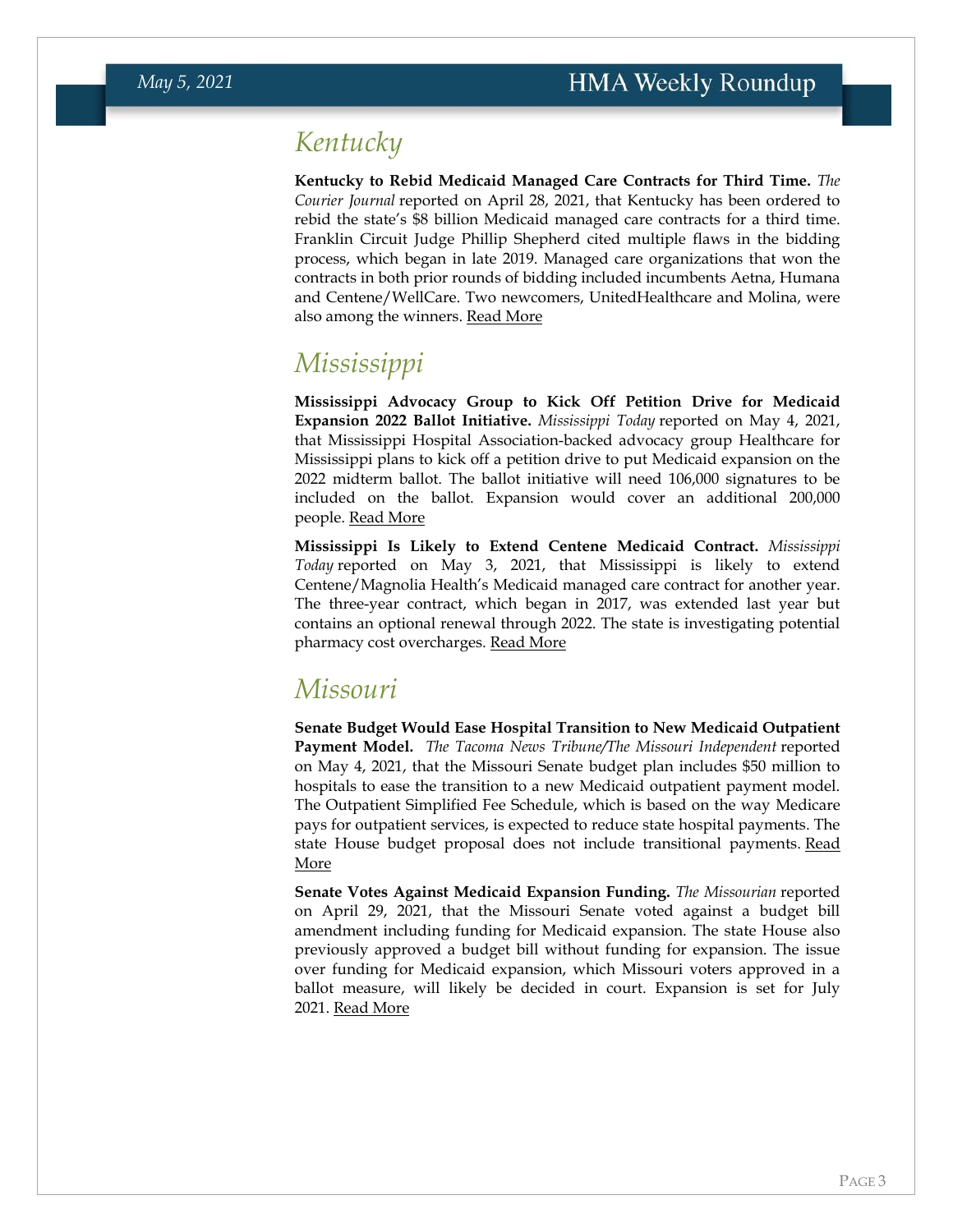## *New Jersey*

**New Jersey Budget Proposal Includes Wage Increases for Critical Care Workers.** The New Jersey Department of Human Services announced on May 4, 2021, that Governor Phil Murphy's fiscal 2022 budget proposal includes \$240 million in wage increases for workers who provide critical care to Medicaid beneficiaries, such as direct support professionals and Medicaid transportation providers. [Read More](https://www.state.nj.us/humanservices/news/pressreleases/2021/approved/20210504.html)

## *Pennsylvania*

**Pennsylvania Medicaid Enrollment Swells by More than 400,000.**  *WITF* reported on May 3, 2021, that Medicaid enrollment in Pennsylvania increased 14.7 percent, or 400,000 individuals, to 3.2 million since February 2020. The economic fallout from COVID-19 and federal rules preventing states from disenrolling Medicaid members during the pandemic drove the membership gains. [Read More](https://www.witf.org/2021/05/03/why-pa-s-medicaid-program-has-seen-consistent-increase-in-enrollment-numbers/)

## *Wisconsin*

**Molina Names Brian Maddy as Wisconsin Plan President.** Molina Healthcare announced on May 4, 2021, that it has named Brian Maddy as president of Molina Healthcare of Wisconsin. Maddy previously served as chief strategy officer for University of Oklahoma Health Sciences Center (OU Health) and was formerly chief executive of OU Physicians. [Read More](https://www.businesswire.com/news/home/20210504005358/en/Brian-Maddy-Appointed-Plan-President-of-Molina-Healthcare-of-Wisconsin/)

**Governor Includes Extended Medicaid Postpartum Coverage, Doula Services in Budget Proposal.** *The Milwaukee Journal Sentinel* reported on April 28, 2021, that Wisconsin Governor Tony Evers' biennial budget [proposal](https://doa.wi.gov/budget/SBO/2021-23%20435%20DHS%20Executive%20Budget.pdf) includes an extension of Medicaid postpartum coverage from 60 days to a full year. The proposed budget also includes Medicaid coverage of doula services and an annual grant for community organizations seeking to reduce racial disparities related to infant and maternal mortality. [Read More](https://www.jsonline.com/story/news/solutions/2021/04/28/medicaid-would-cover-doulas-postpartum-period-under-evers-proposal/4853317001/)

## <span id="page-3-0"></span>*National*

**Medicaid Expansion Reduces Hospital Uncompensated Care Costs, Study Says.** *Eurekalert* reported on May 4, 2021, that Medicaid expansion has improved hospital finances and reduced uncompensated care costs, according to a study published in the *Medical Care Research and Review* journal. Using data from the Centers for Medicare & Medicaid Services (CMS), the study found uncompensated care costs in Medicaid expansion states dropped 32 percent from 2013. [Read More](https://www.eurekalert.org/pub_releases/2021-05/uoca-rrm050421.php)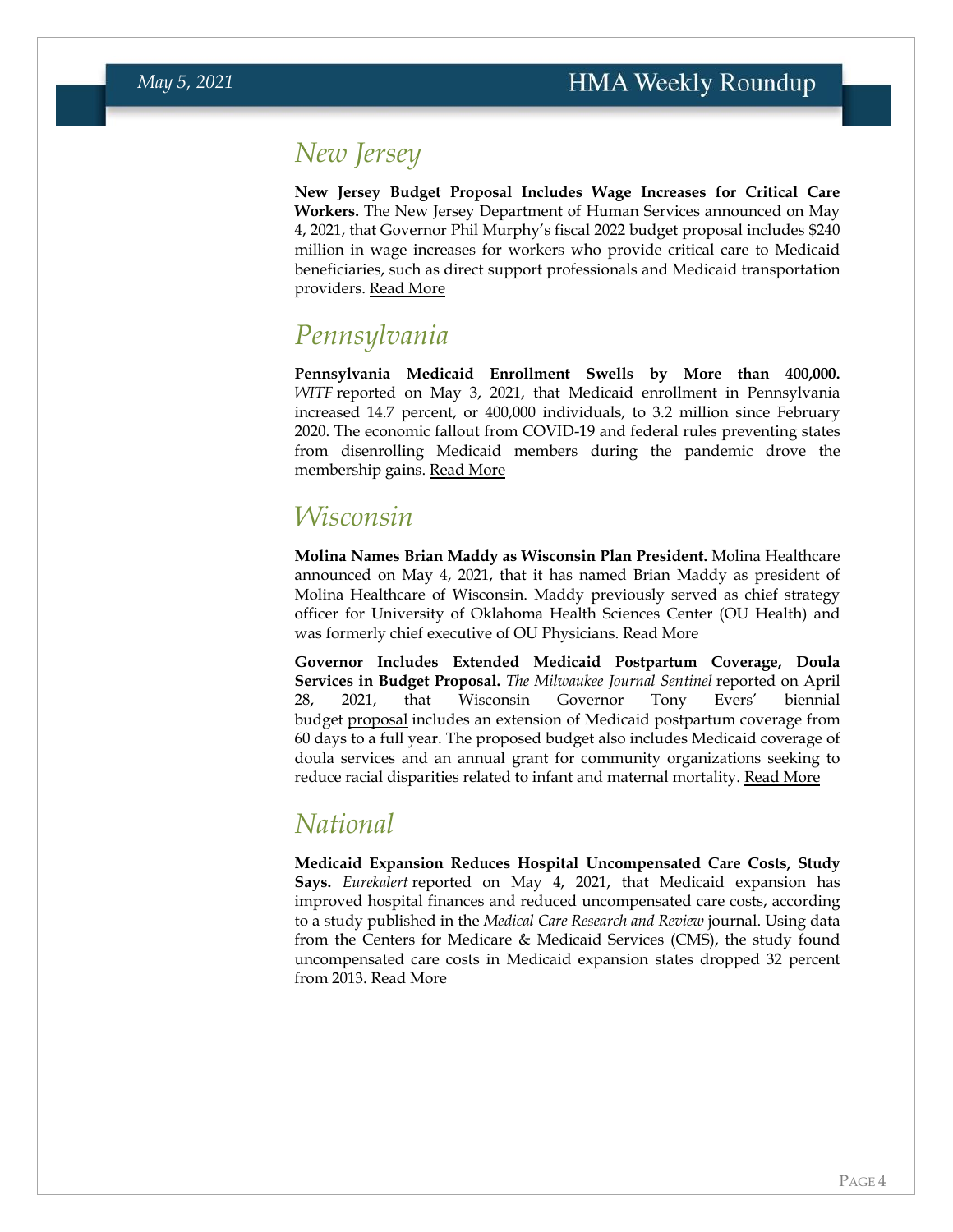**GAO Names Melanie Bella Chair of MACPAC.** The Government Accountability Office (GAO), announced on May 3, 2021, the appointment of Melanie Bella as chair of the Medicaid and CHIP Payment and Access Commission (MACPAC). Bella is an executive with Cityblock Health. GAO also named Kisha Davis of Aledade as vice chair. Both Bella and Davis were existing MACPAC members. New MACPAC members named include Heidi Allen of Columbia University School of Social Work, Robert Duncan of Children's Wisconsin, Laura Herrera Scott of Anthem, Verlon Johnson of CNSI, and Dennis Heaphy of Disability Advocates Advancing Our Healthcare Rights. [Read More](https://www.gao.gov/press-release/gao-makes-macpac-appointments%2C-designates-chair-and-vice-chair-0)

**Lawmakers Consider Mandatory Medicaid HCBS Coverage, Other Long-Term Care Reforms.** *Modern Healthcare* reported on April 30, 2021, that Congressional Democrats are drafting legislation aimed at reforming longterm care, including making coverage of home and community-based services (HCBS) mandatory under Medicaid and providing additional federal matching funds. Other legislative proposals include increased access to Medicaid longterm care coverage and possible creation of a federal long-term care insurance program. [Read More](https://www.modernhealthcare.com/post-acute-care/congress-mulls-long-term-care-reform)

**GAO Says Behavioral Health Access Suffered During Pandemic.** The Government Accountability Office (GAO) released a report on April 30, 2021, detailing how behavioral health access among low-income individuals declined during the COVID-19 pandemic, even as demand for services rose. The report points to mental health provider shortages, claims denials, and delays in provider claims payment under Medicaid managed care plans. The GAO recommended that the federal agencies evaluate the effectiveness of oversight efforts. [Read More](https://www.gao.gov/products/gao-21-437r)

**CMS Adopts Provisions Aimed at Lowering Out-of-Pocket Maximums for 2022 Federal Exchange Plans.** The Centers for Medicare and Medicaid Services (CMS) announced on April 30, 2021, the adoption of [provisions](https://www.federalregister.gov/public-inspection/2021-09102/patient-protection-and-affordable-care-act-notice-of-benefit-and-payment-parameters-for-2022-and) aimed at lowering Exchange plan maximum out-of-pocket costs, helping individuals distinguish among plan offerings, and expanding eligibility for special enrollment periods. The provisions are included in the second 2022 Notice of Benefit and Payment Parameters final rule. [Read More](https://www.cms.gov/newsroom/press-releases/cms-adopt-rules-lower-health-care-costs-2022-federal-health-insurance-marketplace-plans)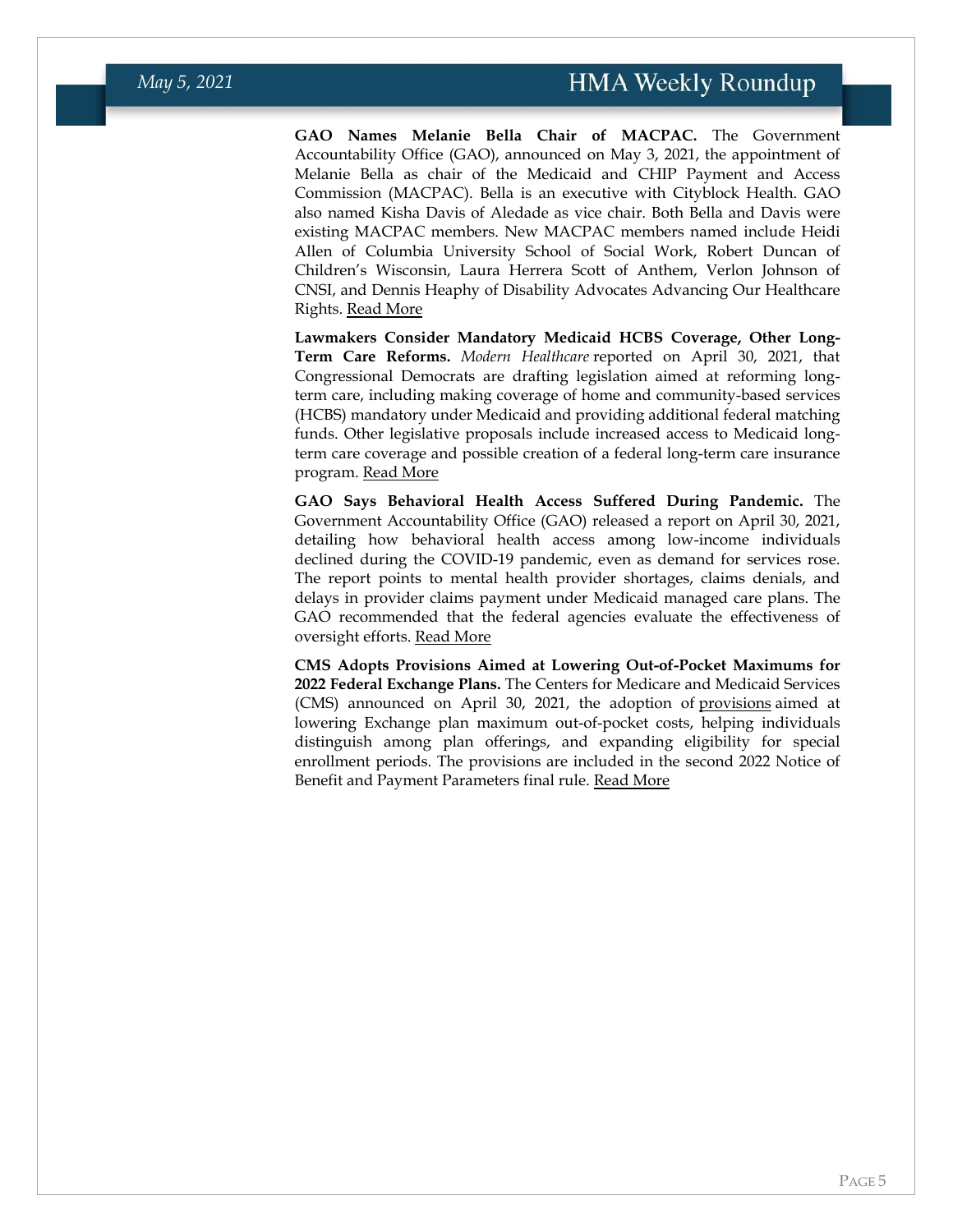<span id="page-5-0"></span>

### **INDUSTRY NEWS**

**Stepping Stones Group Acquires Futures Health Group.** Stepping Stones Group announced on May 5, 2021, that it acquired Massachusetts-based Futures Health Group, a nationwide provider of therapeutic and behavioral health services in school, home, and community settings. [Read More](https://www.prnewswire.com/news-releases/the-stepping-stones-group-acquires-the-futures-health-group-llc-301283925.html)

**BrightView Acquires Ohio-based Life Spring Recovery.** *The Cincinnati Business Courier* reported on May 4, 2021, that addiction treatment provider BrightView has acquired Ohio-based Life Spring Recovery, which serves nearly 1,500 patients at four centers in Ohio and Delaware. Terms of the deal were not disclosed. [Read More](https://www.bizjournals.com/cincinnati/news/2021/05/04/brightview-acquires-columbus-provider.html)

**Center for Social Dynamics Acquires JF Autism Services.** NMS Capital portfolio company Center for Social Dynamics (CSD) announced on May 4, 2021, the acquisition of JF Autism Services, a provider of home-based applied behavioral analysis services to individuals with autism spectrum disorder in Idaho and Washington. Terms of the deal were not disclosed. Coker Capital and Clew Partners served as financial advisors to CSD, and McDermott Will & Emery provided legal advice to NMS and CSD. [Read More](https://nms-capital.com/news/center-for-social-dynamics-announces-acquisition-of-jf-autism-services-expanding-presence-to-washington-and-idaho/)

**KFF Releases Medicaid Postpartum Coverage Tracker Tool.** The Kaiser Family Foundation released on May 3, 2021, a tool that tracks recent state actions to extend Medicaid postpartum coverage, including 1115 waivers, legislation, and state plan amendments. [Read More](https://www.kff.org/medicaid/issue-brief/medicaid-postpartum-coverage-extension-tracker/)

**HCA Healthcare Sells Four Hospitals to Piedmont Healthcare For \$950 Million.** Tennessee-based HCA Healthcare announced on May 3, 2021, a definitive agreement to sell four hospitals in Georgia to not-for-profit health system Piedmont Healthcare for about \$950 million. Hospitals include Cartersville Medical Center, Coliseum Health System, Coliseum Center for Behavioral Health, and Eastside Medical Center. HCA Healthcare currently owns 186 hospitals and about 2,000 ambulatory sites in 20 states and the United Kingdom. [Read More](https://investor.hcahealthcare.com/news/news-details/2021/HCA-Healthcare-to-Sell-Four-of-Its-Hospitals-in-Georgia-to-Piedmont-Healthcare/default.aspx)

**Mentor Network Acquires Texas-based Sage Care Therapy Services.** Mentor Network announced on April 28, 2021, the acquisition of Texas-based Sage Care Therapy Services, which provides home and community based services to more than 900 individuals with intellectual and developmental disabilities. Mentor Network serves more than 35,000 individuals across 37 states, including Texas.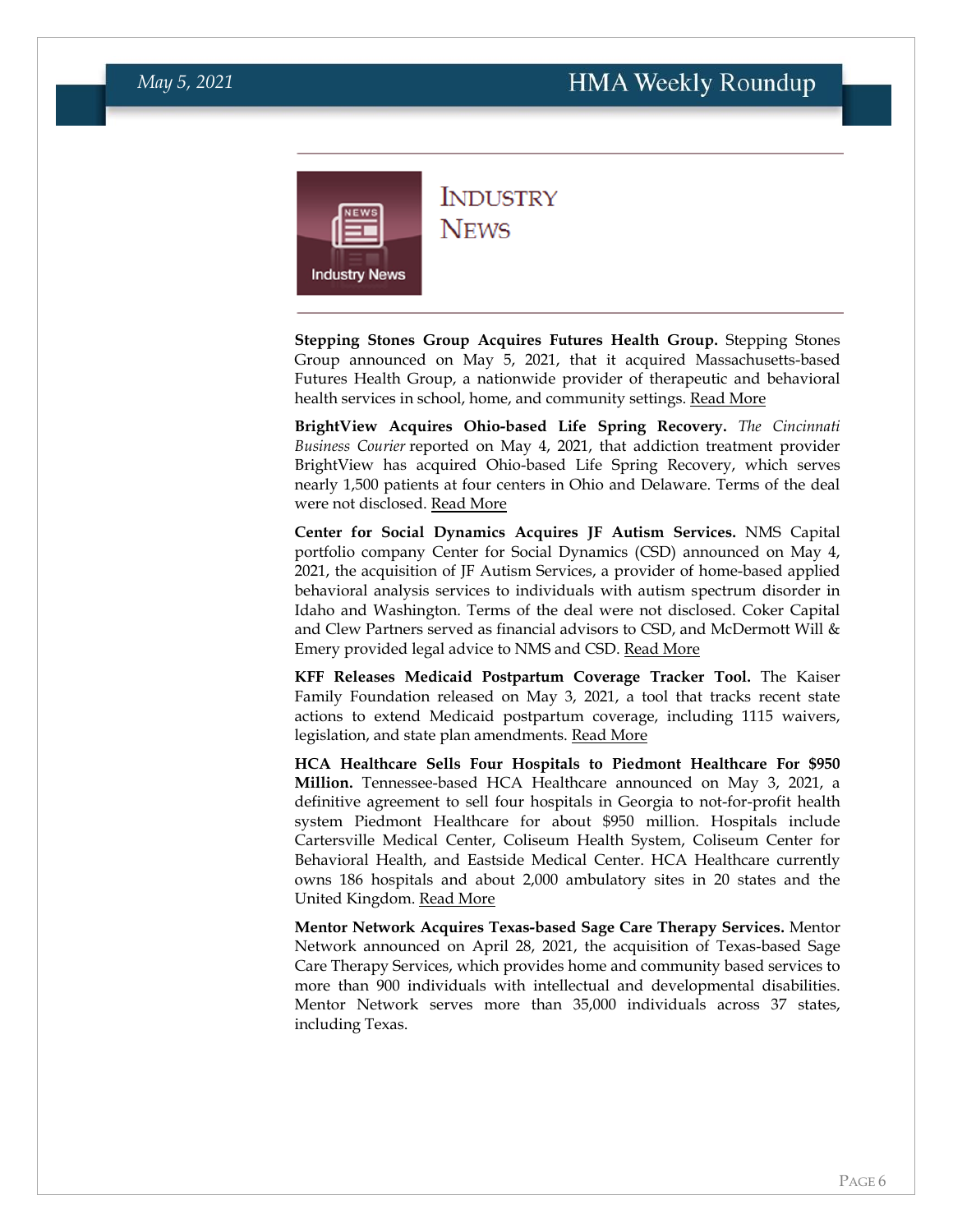# <span id="page-6-0"></span>HMA Weekly Roundup

## RFP CALENDAR

| Date                   | <b>State/Program</b>                                                                                                                                                                               | <b>Event</b>         | <b>Beneficiaries</b> |
|------------------------|----------------------------------------------------------------------------------------------------------------------------------------------------------------------------------------------------|----------------------|----------------------|
| Spring 2021            | Louisiana                                                                                                                                                                                          | <b>RFP Release</b>   | 1,550,000            |
| May 10, 2021           | Minnesota MA Families, Children; MinnesotaCare (metro)                                                                                                                                             | Awards               | 548,000              |
| May 13, 2021           | Nevada                                                                                                                                                                                             | <b>Proposals Due</b> | 600,000              |
| May 21, 2021           | North Dakota Expansion                                                                                                                                                                             | <b>Awards</b>        | 19,800               |
| Summer 2021            | Rhode Island                                                                                                                                                                                       | <b>RFP Release</b>   | 276,000              |
| June 11, 2021          | North Carolina - BH IDD Tailored Plans                                                                                                                                                             | Awards               | <b>NA</b>            |
| Q2 2021                | <b>Tennessee</b>                                                                                                                                                                                   | <b>RFP Release</b>   | 1,500,000            |
| July 1, 2021           | North Carolina - Phase 1 & 2                                                                                                                                                                       | Implementation       | 1,500,000            |
| <b>July 1, 2021</b>    | Missouri                                                                                                                                                                                           | <b>RFP Release</b>   | 756,000              |
| <b>July 1, 2021</b>    | Hawaii Quest Integration                                                                                                                                                                           | Implementation       | 378,000              |
| July 1, 2021           | <b>Hawaii Community Care Services</b>                                                                                                                                                              | Implementation       | 4,500                |
| August 2021            | <b>Texas STAR Health</b>                                                                                                                                                                           | <b>RFP Release</b>   | 36,500               |
|                        | Nevada                                                                                                                                                                                             | <b>Awards</b>        |                      |
| September 7, 2021      |                                                                                                                                                                                                    |                      | 600,000              |
| October 2021           | Minnesota Seniors and Special Needs BasicCare                                                                                                                                                      | <b>RFP Release</b>   | 120,000              |
| October 1, 2021        | Oklahoma                                                                                                                                                                                           | Implementation       | 742,000              |
| November 2021          | <b>Missouri</b>                                                                                                                                                                                    | Awards               | 756,000              |
| <b>Late 2021</b>       | California Two Plan Commercial - Alameda, Contra Costa, Fresno,<br>Kern, Kings, Los Angeles, Madera, Riverside, San Bernardino, Santa<br>Clara, San Francisco, San Joaquin, Stanislaus, and Tulare | <b>RFP Release</b>   | 1,640,000            |
| <b>Late 2021</b>       | California GMC - Sacramento, San Diego                                                                                                                                                             | <b>RFP Release</b>   | 1,091,000            |
| <b>Late 2021</b>       | California Imperial                                                                                                                                                                                | <b>RFP Release</b>   | 75,000               |
|                        | California Regional - Alpine, Amador, Butte, Calaveras, Colusa, El                                                                                                                                 |                      |                      |
| Late 2021              | Dorado, Glenn, Inyo, Mariposa, Mono, Nevada, Placer, Plumas,<br>Sierra, Sutter, Tehama, Tuolumne, Yuba                                                                                             | <b>RFP Release</b>   | 286,000              |
| <b>Late 2021</b>       | California San Benito                                                                                                                                                                              | <b>RFP Release</b>   | 7,600                |
| January 2022           | Minnesota MA Families and Children, MinnesotaCare                                                                                                                                                  | <b>RFP Release</b>   | 543,000              |
| January 1, 2022        | Minnesota MA Families, Children; MinnesotaCare (metro)                                                                                                                                             | Implementation       | 548,000              |
| January 1, 2022        | Nevada                                                                                                                                                                                             | Implementation       | 600,000              |
| January 1, 2022        | Massachusetts One Care (Duals Demo)                                                                                                                                                                | Implementation       | 150,000              |
| <b>January 1, 2022</b> | North Dakota Expansion                                                                                                                                                                             | Implementation       | 19,800               |
| <b>January 5, 2022</b> | Ohio                                                                                                                                                                                               | Implementation       | 2,450,000            |
| February 2022          | <b>Texas STAR Health</b>                                                                                                                                                                           | <b>Awards</b>        | 36,500               |
| July 1, 2022           | Rhode Island                                                                                                                                                                                       | Implementation       | 276,000              |
| July 1, 2022           | North Carolina - BH IDD Tailored Plans                                                                                                                                                             | Implementation       | <b>NA</b>            |
| July 1, 2022           | <b>Missouri</b>                                                                                                                                                                                    | Implementation       | 756,000              |
| Q2 SFY 2022            | <b>Texas STAR+PLUS</b>                                                                                                                                                                             | <b>RFP Release</b>   | 538,000              |
|                        | California Two Plan Commercial - Alameda, Contra Costa, Fresno,                                                                                                                                    |                      |                      |
| Early 2022 - Mid 2022  | Kern, Kings, Los Angeles, Madera, Riverside, San Bernardino, Santa Awards<br>Clara, San Francisco, San Joaquin, Stanislaus, and Tulare                                                             |                      | 1,640,000            |
| Early 2022 - Mid 2022  | California GMC - Sacramento, San Diego                                                                                                                                                             | Awards               | 1,091,000            |
| Early 2022 - Mid 2022  | California Imperial                                                                                                                                                                                | Awards               | 75,000               |
|                        | California Regional - Alpine, Amador, Butte, Calaveras, Colusa, El                                                                                                                                 |                      |                      |
| Early 2022 - Mid 2022  | Dorado, Glenn, Inyo, Mariposa, Mono, Nevada, Placer, Plumas,<br>Sierra, Sutter, Tehama, Tuolumne, Yuba                                                                                             | Awards               | 286,000              |
| Early 2022 - Mid 2022  | California San Benito                                                                                                                                                                              | Awards               | 7,600                |
| Q3 SFY 2022            | <b>Texas STAR+PLUS</b>                                                                                                                                                                             | Awards               | 538,000              |
| January 1, 2023        | Minnesota MA Families and Children, MinnesotaCare                                                                                                                                                  | Implementation       | 543,000              |
| Q1 SFY 2023            | <b>Texas STAR &amp; CHIP</b>                                                                                                                                                                       | <b>RFP Release</b>   | 3,700,000            |
| Q2 SFY 2023            | <b>Texas STAR &amp; CHIP</b>                                                                                                                                                                       | <b>Awards</b>        | 3,700,000            |
| Q3 SFY 2023            | <b>Texas STAR Kids</b>                                                                                                                                                                             | <b>RFP Release</b>   | 166,000              |
| Q4 SFY 2023            | <b>Texas STAR Kids</b>                                                                                                                                                                             | Awards               | 166,000              |
| Q4 SFY 2023            | <b>Texas STAR Health</b>                                                                                                                                                                           | Implementation       | 36,500               |
|                        |                                                                                                                                                                                                    |                      |                      |
| January 2024           | California Two Plan Commercial - Alameda, Contra Costa, Fresno,<br>Kern, Kings, Los Angeles, Madera, Riverside, San Bernardino, Santa<br>Clara, San Francisco, San Joaquin, Stanislaus, and Tulare | Implementation       | 1,640,000            |
| January 2024           | California GMC - Sacramento, San Diego                                                                                                                                                             | Implementation       | 1,091,000            |
| January 2024           | California Imperial                                                                                                                                                                                | Implementation       | 75,000               |
|                        | California Regional - Alpine, Amador, Butte, Calaveras, Colusa, El                                                                                                                                 |                      |                      |
| January 2024           | Dorado, Glenn, Inyo, Mariposa, Mono, Nevada, Placer, Plumas,<br>Sierra, Sutter, Tehama, Tuolumne, Yuba                                                                                             | Implementation       | 286,000              |
| January 2024           | California San Benito                                                                                                                                                                              | Implementation       | 7,600                |
| Q1 SFY 2024            | <b>Texas STAR+PLUS</b>                                                                                                                                                                             | Implementation       | 538,000              |
| Q4 SFY 2024            | <b>Texas STAR &amp; CHIP</b>                                                                                                                                                                       | Implementation       | 3,700,000            |
| Q2 SFY 2025            | <b>Texas STAR Kids</b>                                                                                                                                                                             | Implementation       | 166,000              |
|                        |                                                                                                                                                                                                    |                      |                      |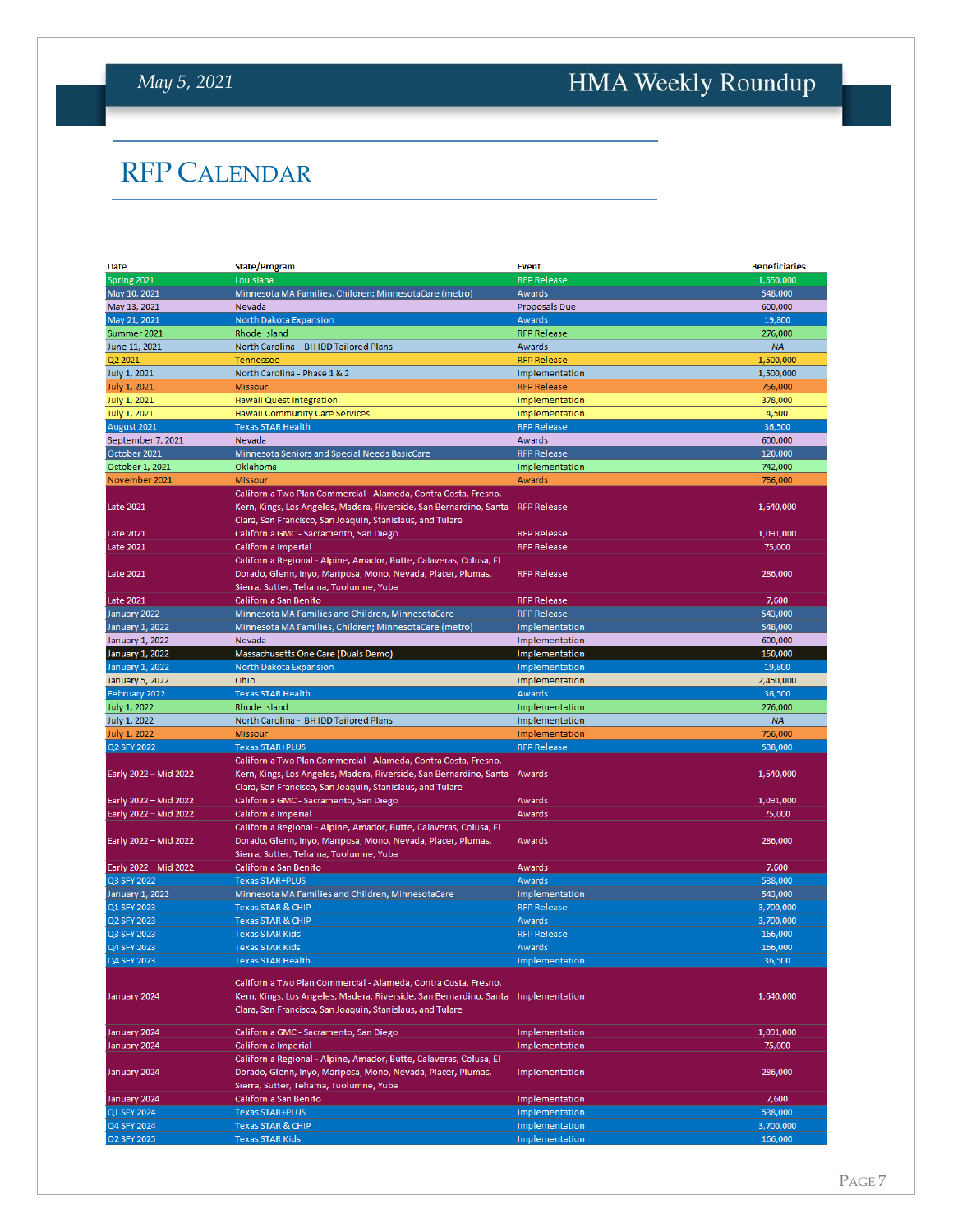## HMA NEWS

#### <span id="page-7-0"></span>New this week on HMA Information Services (HMAIS)**:**

#### **Medicaid Data**

- DC Medicaid Managed Care Enrollment is Up 1.2%, Jan-21 Data
- Florida Medicaid Managed Care Enrollment is Up 3.7%, Mar-21 Data
- Minnesota Medicaid Managed Care Enrollment is Up 4.9%, Apr-21 Data
- North Dakota Medicaid Expansion Enrollment is Up 18.6%, 2020 Data
- Texas Medicaid Managed Care Enrollment is Up 3.2%, Feb-21 Data
- Virginia Medicaid Managed Care Enrollment is Up 2.0%, Jan-21 Data
- Virginia Medicaid MLTSS Enrollment is Up 0.6%, Jan-21 Data
- Washington Medicaid Managed Care Enrollment is Up 1.9%, Mar-21 Data

#### **Public Documents:**

*Medicaid RFPs, RFIs, and Contracts:*

- Colorado Medicaid External Quality Review RFP, Proposals, Award, and Contracts, 2017-21
- New York Innovative Medicaid Enterprise Systems RFI, Apr-21
- Ohio Medicaid Managed Care RFA, Award, Responses, Protests, and Related Documents, 2020-21

*Medicaid Program Reports, Data and Updates:*

- GAO Report Behavioral Health: Patient Access, Provider Claims Payment, and the Effect of the COVID-19 Pandemic, Apr-21
- Alabama Executive Budget, FY 2022
- Arkansas DHS External Quality Review Technical Report, FY 2020
- Arkansas Health and Opportunity for Me (ARHOME) Waiver Booklet, May-21
- Colorado Children's Health Plan Plus Caseload by County, 2014-20, Mar-21
- Idaho Medicaid IBHP External Quality Review Report, FY 2019-20
- Illinois Feasibility Report for Coverage Affordability Initiatives, Apr-21
- Illinois Medicaid Annual Reports, 2013-20
- Illinois Medical Programs External Quality Review Annual Reports, FY 2012-20
- Illinois Medical Programs Quality Strategy Reports, 2012-21
- Indiana Medicaid Managed Care Demographics by Age, Aid Category, and Program, 2016-20, Mar-21
- Michigan Dental Health Plans External Quality Review Technical Report, 2020
- Michigan Medicaid Health Plan External Quality Review Reports, FY 2014-20
- New York Medicaid Redesign Team (MRT) 1115 Waiver, Proposed Amendments, Approval, Denial, and Related Documents, 2015-21
- North Dakota Medicaid Expansion Draft Quality Strategy Plans, 2018-21
- Ohio Joint Medicaid Oversight Committee Meeting Materials, Apr-21
- Ohio Medicaid Annual Reports, 2014-20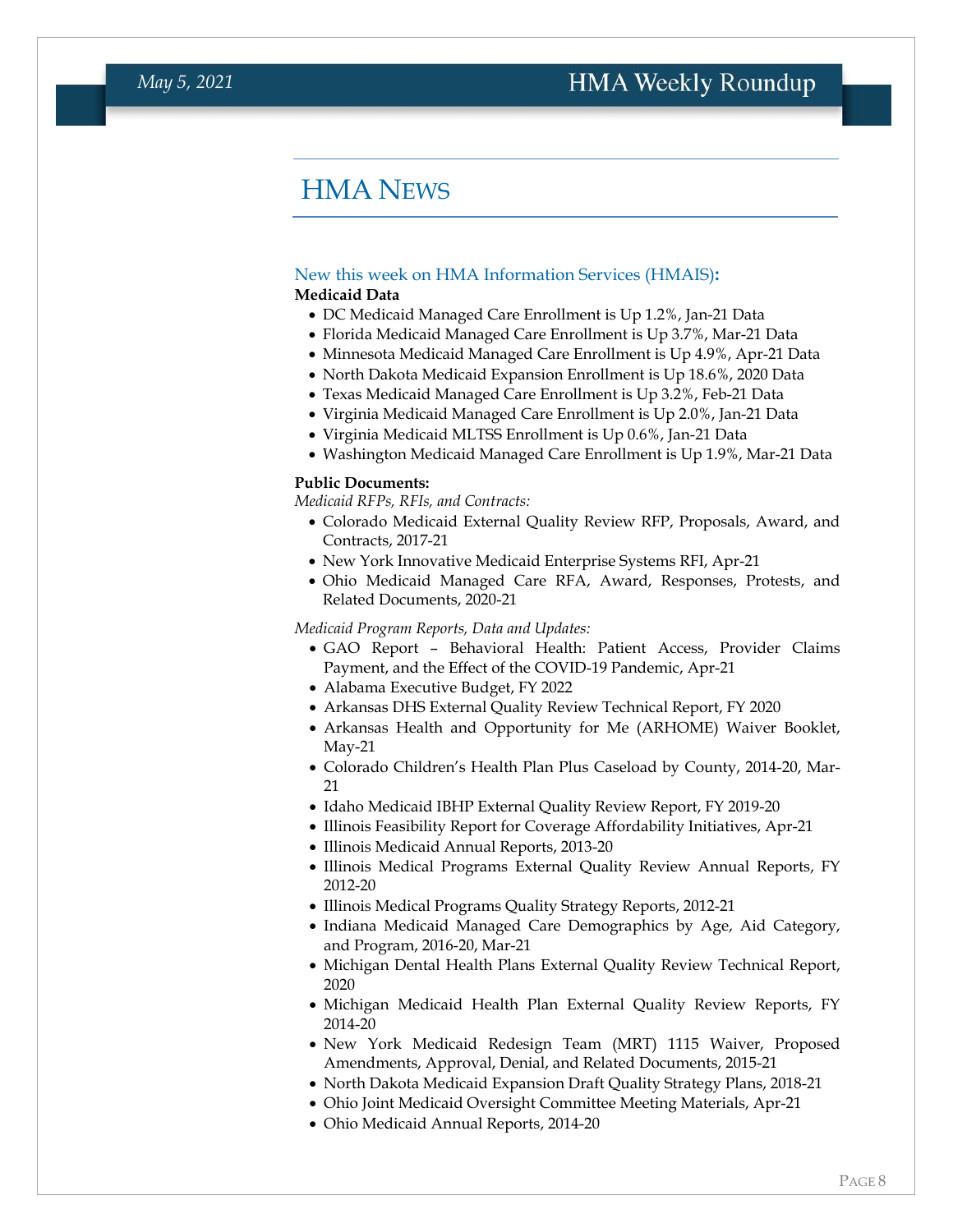- Ohio Medicaid Budget Variance Report, 2017-20
- Ohio Medicaid External Quality Review Reports, 2017-20
- Ohio Medicaid Managed Care Plans Report Cards, 2015-20
- Pennsylvania OVR MLTSS Subcommittee Meeting Materials, May-21
- Tennessee External Quality Review Organization Technical Reports, 2016- 20
- Texas Medicaid Managed Care and CHIP External Quality Review Reports, 2016-20
- Texas IDD and Behavioral Health Services Year in Review Report, FY 2020

A subscription to HMA Information Services puts a world of Medicaid information at your fingertips, dramatically simplifying market research for strategic planning in healthcare services. An HMAIS subscription includes:

- State-by-state overviews and analysis of latest data for enrollment, market share, financial performance, utilization metrics and RFPs
- Downloadable ready-to-use charts and graphs
- Excel data packages
- RFP calendar

If you're interested in becoming an HMAIS subscriber, contact Carl Mercurio at [cmercurio@healthmanagement.com.](mailto:cmercurio@healthmanagement.com)